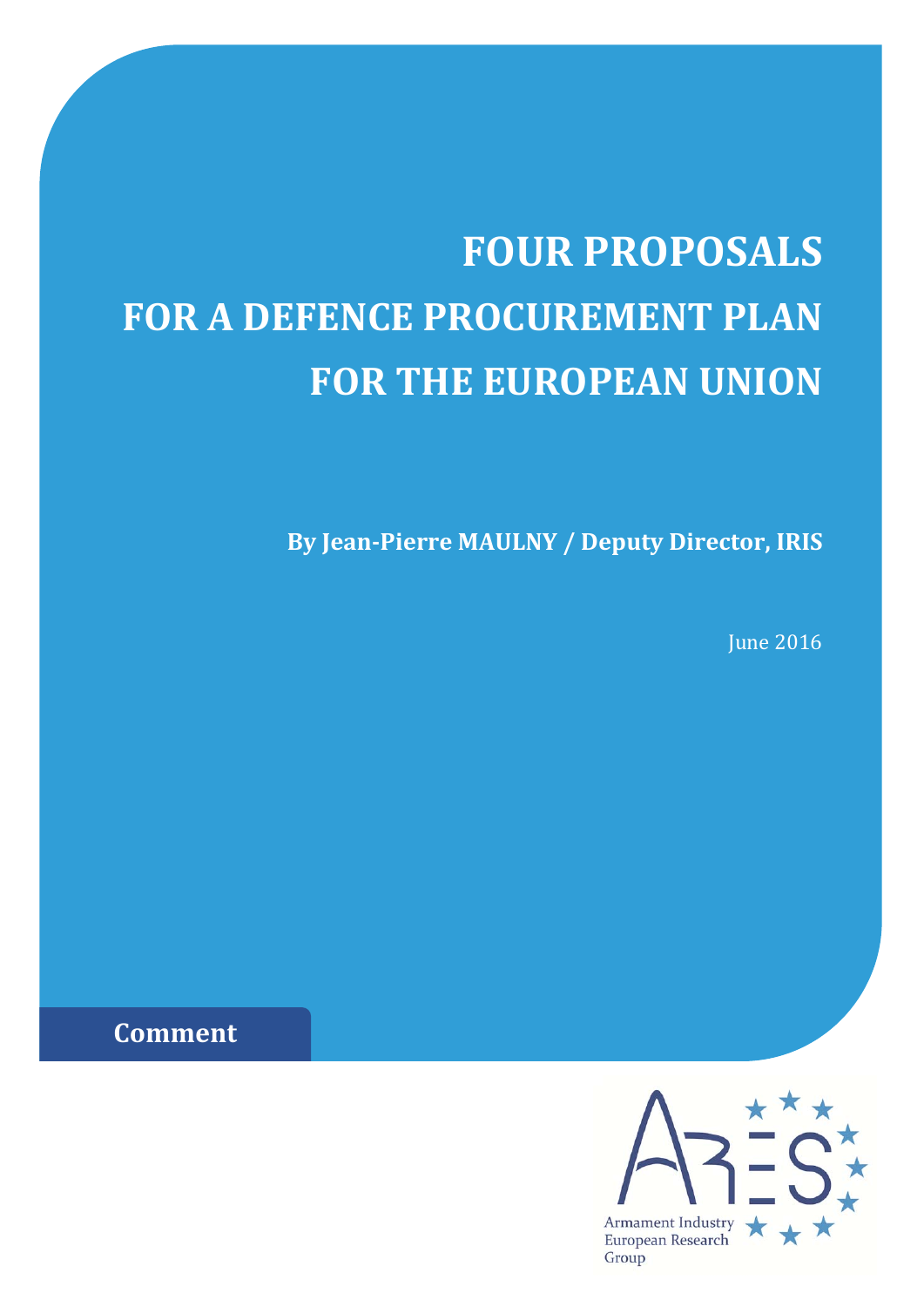$\bf{W}$  e are currently in a pivotal period of the European construction in the field of defence and armament.

European defence and armament as it exists nowadays, was built under the impetus of France and Germany. It was however only made possible with the consent of the British, symbolised by the St Malo French-British summit in 1998. Since January 1, 2003, European defence can lead military operations; it defines the resources necessary to these operations - namely, the Headline Goals - and it has at its disposal a body, the European Defence Agency, tasked with addressing capability gaps that have been identified with the ultimate goal to launch European cooperative armament programmes. 

Nevertheless, the latter function has remained only theoretical for lack of agreement between the States to initiate the cooperation programmes. It must be said that European defence came into being in times of peace. The last sentence of the 2003 European Security Strategy stated, "Europe has never been so prosperous, so secure nor so free". Today, the situation is different for two reasons:

 $\triangleright$  The reduction in defence budgets, during the years following the end of the Cold war and then after the economic crisis of 2008, has severely affected the military capabilities of European countries. No country has alone the full range of military resources that would allow it to respond to conflicts ranging from low to high intensity. The same applies to industrial and technological capabilities in the field of armament;

 $\triangleright$  European countries are very concerned at present.

They are concerned about the resurgence of tension in their proximity, in the East, even though the objective pursued is a peaceful relationship of trust and partnership with Russia. But a more adverse scenario cannot be excluded as the crisis in the relationship with Russia tends to become established for the long term.

They are threatened by terrorism related to Jihadist terror movements, the most organised of which, the Islamic State, has clearly proved to be hostile to the model of society of the European Union Member States.

Lastly, Europe must face challenges such as that of migration. It must do so while remaining true to its values of hospitality and respect for human rights, without either neglecting the security challenges posed by these migratory phenomena.

These three threats, crises or challenges have a common feature: they require a joint response from the European Union. None of them can be dealt with at national level. The Atlantic Alliance does not seem to be the primary setting where this response must be coordinated. The challenge of migration is a European challenge, and necessitates

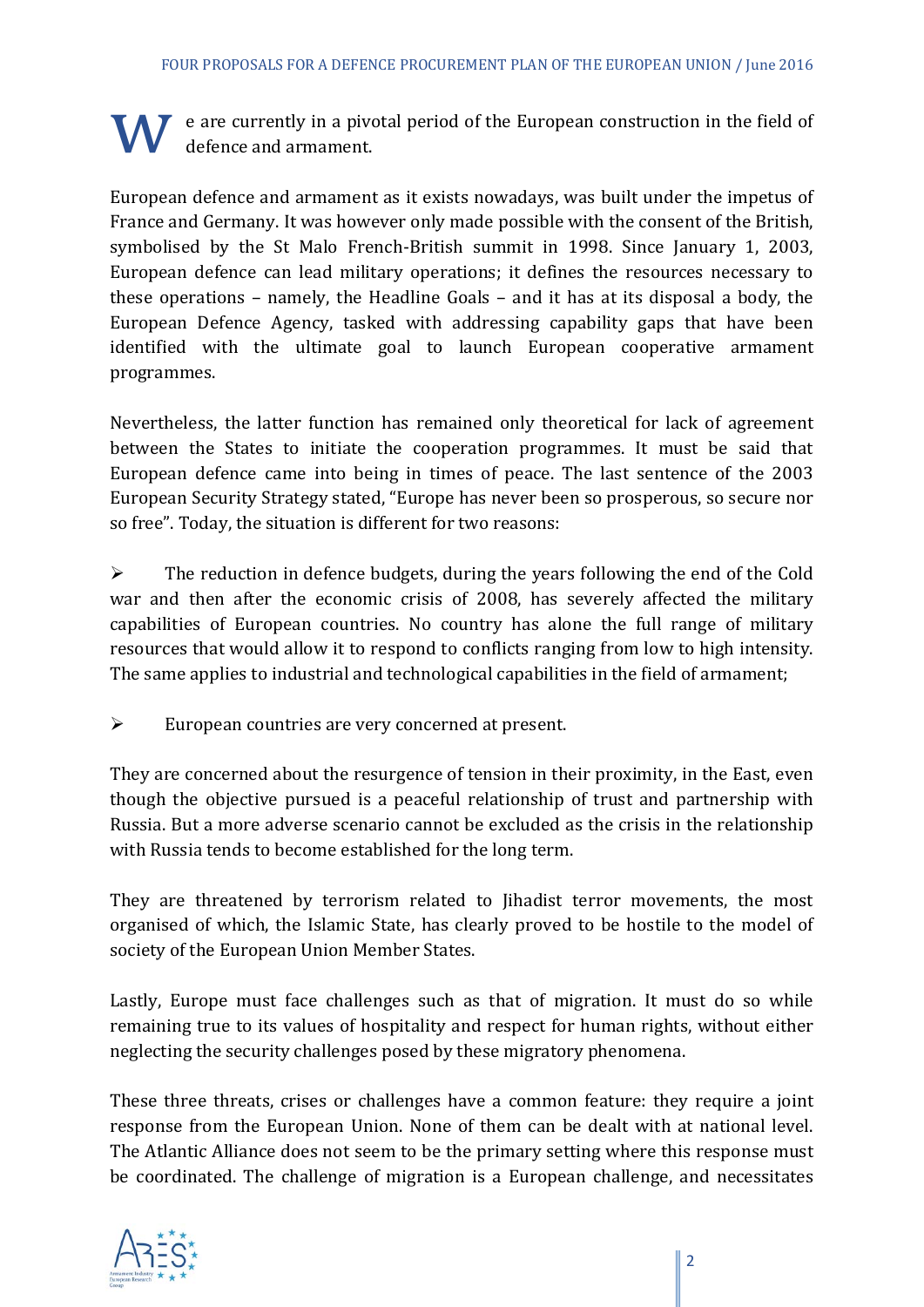solutions supported by civilian means. The relationship with Russia possesses more European specificities than was the case during the Cold War, for economic exchanges have multiplied between the EU and Russia. Terrorism also took on paramount importance for European Union countries. With the rise in power of the Islamic State that tends to supersede Al-Qaida, the "centre of gravity" of the threat has moved from the United States to the European Union.

Today, the European citizens demand a response from the European Union: what is the contribution of this institution for their security? What can it do that national governments cannot? American citizens also demand that Europeans do more for their security. The message addressed during the American presidential primaries is clear: they want Europeans to take charge of their security better than they did before.

The momentum is strong for the European Union to show that European countries can organise their security at the level of the European Union. In June 2016, the European Union will adopt its global strategy and will present the strategic vision of the world that the Europeans have and the role that they want to play in it. A European White Paper on Defence will follow to identify the missions and the military capabilities that the Union will have to implement. But it is necessary for the European Union to very quickly provide tangible solutions to the security challenges. The European Union must demonstrate to European public opinions the added value it brings to what the States already do in terms of security.

The preparatory action on defence research is a first step. For the first time, the Community budget will finance defence research. This action will be extended in the 9<sup>th</sup> Framework Programme for Research and Technological Development 2021-2027 (FPRD), with a budget line dedicated to defence research (EU‐funded Defence Research Programme, EDRP) that could reach several hundreds of millions of euros per year. Actual armament programmes could then be launched at the end of the  $9<sup>th</sup>$  FPRD, acquired with European Union funds, with or without complementary contribution from the States. If this path is pursued, this military equipment could be acquired by the European Union by 2035.

It is an interesting prospect, but too distant given the security challenges the European has to face. The European Union must therefore make concrete proposals today that will lead to strengthen the safety of citizens in order to account for its action in the field of defence and security.

The European Union can take steps today at four levels:

The first is that of military equipment, which several States have expressed the desire to acquire, but there is no coordination between them on that level. It is what the European

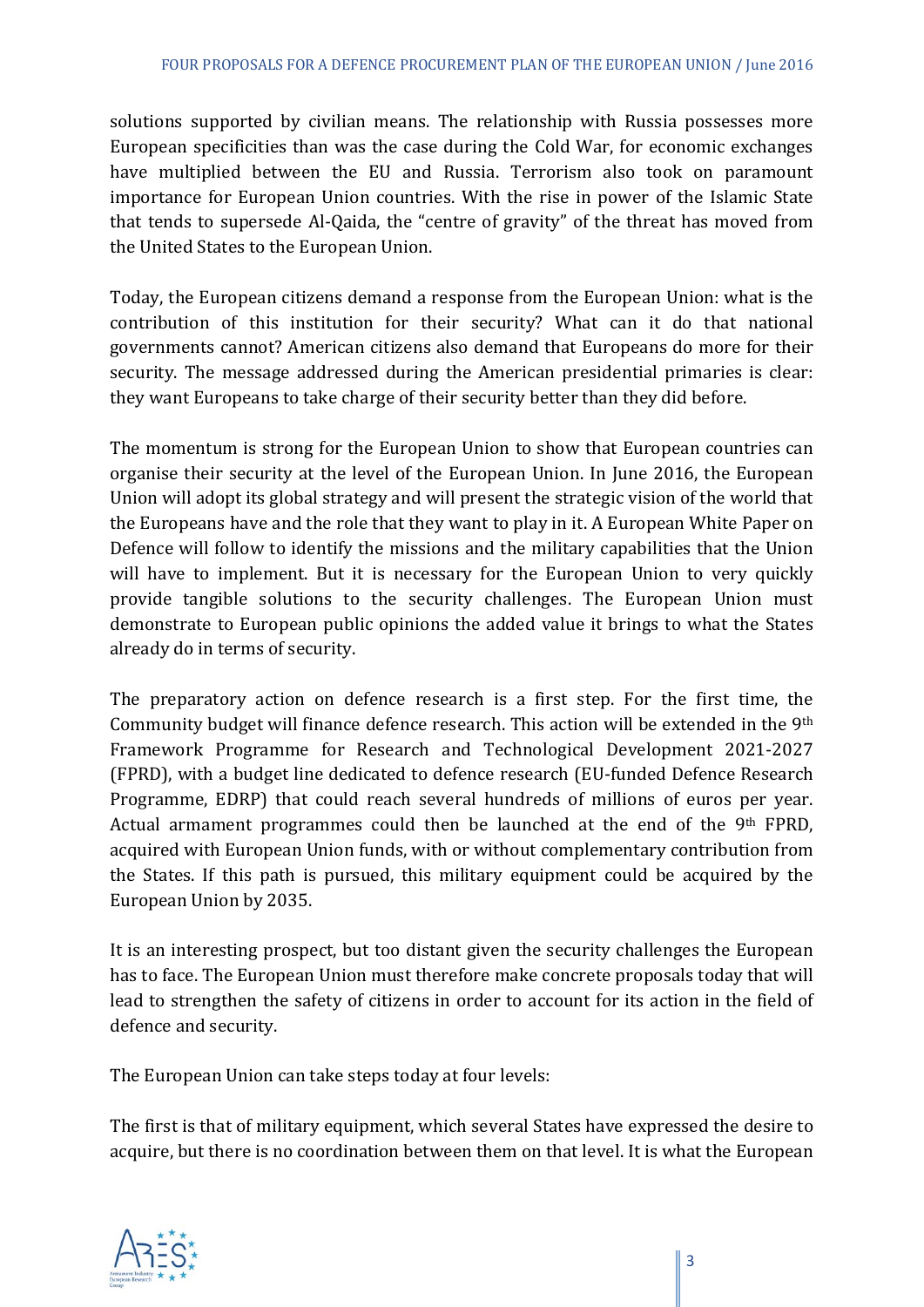Defence Agency is trying to do by encouraging States to make joint acquisitions as it has done with tanker aircrafts.

It is necessary to go even further than joint acquisition with several States, and consider the acquisition of capacities in sectors where there are common European Union strategies or policies in the field of defence and security. This second level could cover all that concerns European border protection as well as the area of maritime security. Concurrently with the project of a border guards and coast guards Corps, the European Union could acquire a common security and surveillance system covering maritime approaches. As there is a Single European Sky project in air traffic, a Single European Sea should be created. The European Maritime Safety Agency already possesses monitoring capabilities and already cooperates with Frontex to detect criminal activities but it is possible to go much further in that field. This principle of common management of the borders or the common areas could also apply to cyber space or outer space.

The third level is that of the capabilities that the States tend to neglect, and for which weaknesses could appear even though they could be useful for the protection of citizens, or to lead European Union external operations. The European Union could support these capabilities, known to be common to all Member States, after a review of capabilities is carried out following the publication of the European Union global strategy. This is what could be labelled an intervention bottom up by the European Union.

The fourth level is, on the opposite, that of the capabilities that no Member State would be apt to acquire on its own and for which pooling resources is necessary. At this level, the European Union can play both the role of providing impetus and the role of federating the efforts of Member States. Today, we have the example in the civilian field, with the Galileo navigation system. Besides, this fourth level can intersect in that of common missions necessary to the protection of citizens listed above, which would be the case of a global surveillance system covering borders and maritime spaces. This is what could be labelled an intervention "from the top" by the European Union.

In conclusion, the European Union can very quickly bring a significant added value to the security of Member States of the European Union, if the Member States decide to. Substantial capabilities could be developed, that would be helpful to the Common Security and Defence Policy (CSDP) missions. The time being pressing for some needs, one can imagine that the document succeeding the European Union global strategy, necessary to define the European Union capabilities, could identify all the areas where the Union could take action. As we have seen, all areas are at the boundary between defence and security. The action plan for defence, which will be published at the end of the year, might then restate the needs expressed in the document on military capabilities that could succeed the global strategy. By proceeding in this manner, the European Union would save 15 years on the process currently undertaken in the field of defence research and development, which is of course necessary, but responds more to

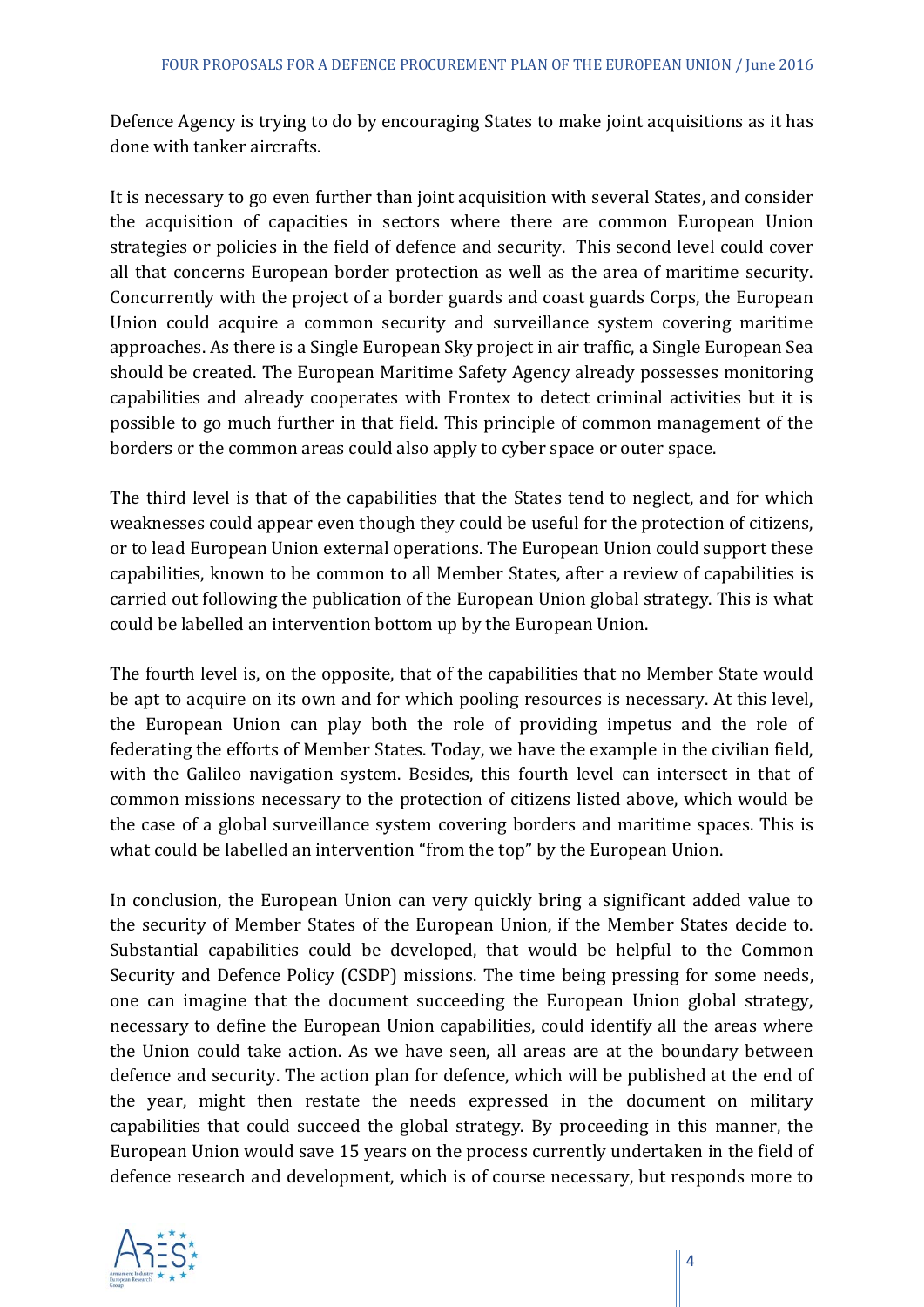future capabilities of the European Union and the need to strengthen the EDTIB than to common and urgent security needs.  $\blacksquare$